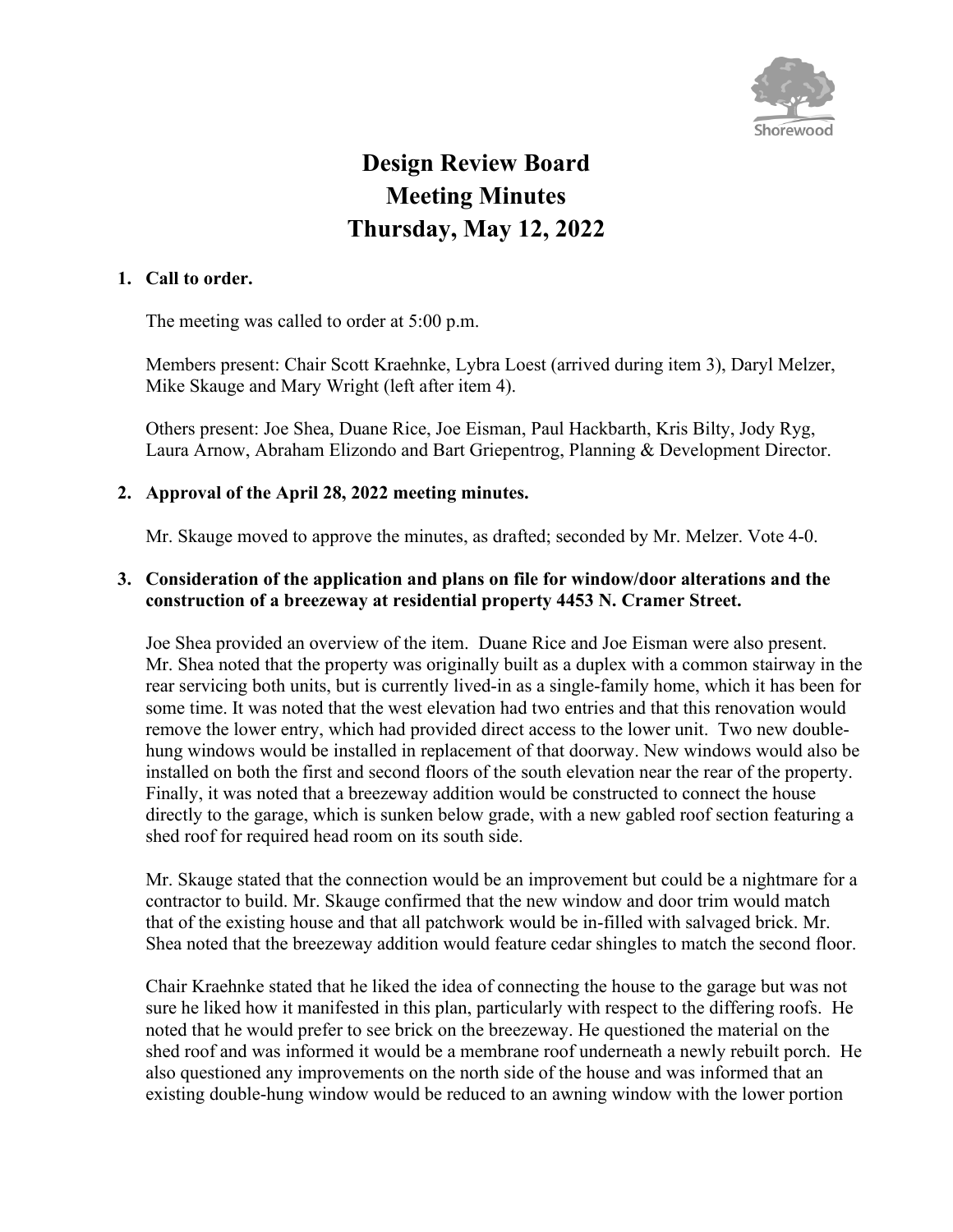re-bricked. Mr. Shea stated that the sidewalls of the addition would be really low and would be clad in cedar shingles.

Mr. Melzer moved to approve the plans, as submitted, but with the added detail clarifications of cedar shingles on the addition, flat roof rubber membrane and reduced awning window on north elevation; seconded by Mr. Skauge. Vote 4-1 with Chair Kraehnke voting nay. Chair Kraehnke noted that he did not like the massing of the proposed breezeway and stated he would rather see it as an extension of the house as opposed to the garage.

#### **4. Consideration of the application and plans on file for the construction of an attached twocar garage with second floor living space above it at residential property 3901 N. Lake Drive.**

Kris Bilty, Jody Ryg and Paul Hackbarth were present to discuss the item.

Ms. Bilty noted the age of the home and referenced the inadequate size of the garage end number of existing bedrooms. She noted that the addition would add an attached two-car garage with two bedrooms and a bathroom above it. She stated that the existing garage footprint would be turned into a mudroom and extra storage.

Chair Kraehnke confirmed that the proposed addition would be built over the existing concrete driveway and that the garage would be turned to face the street.

Mr. Hackbarth noted that the house is unique in that it is on a corner lot and that it is set back on the lot line.

Mr. Ryg stated that the existing house has distinct architecture that featured a symmetrical design and bold materials. He noted that the design of the proposed addition would complement, but not compete with the existing house. He noted that the addition was attached to the house with a corridor that had a smaller roofline that gradually built up to a larger ridge, which was still less tall than the house. This was accomplished by stepping down four steps from the house. He noted that the addition maintained symmetry with windows that echoed the main house. He also noted that the second floor was setback from the first floor to reduce its mass, which also enabled small roof structures to differentiate the floors. He pointed out that three timber corbels and exposed rafter tails would be installed under that roof at the garage level, mimicking neighboring architecture. He noted that the three round-top windows were designed to replicate the windows in the existing house, but also contained the required egress window in the center. He stated that the materials on the addition would match the house by using multi-colored brick and multi-colored clay roof tiles. Lead tape will be used on the new windows. The east elevation was shown to illustrate how the addition steps back from the primary façade. Photos of the existing house were shown to evidence the existing home's multiple roof types. Mr. Ryg noted that the roof pitch of the addition would match the main gable of the house.

Chair Kraehnke questioned if there was any public comment on the item. Laura Arnow of 3966 N. Lake Dr. requested that the item be postponed until the next meeting. She noted that letter noticing the project was dated May 5, 2022, but was not received until Tuesday evening [May 10, 2022]. She stated that the owners to the north were unable to attend the meeting and the house to the west was being sold in two weeks and she thought they should have the opportunity to know about the addition. She stated that both neighbors were going to be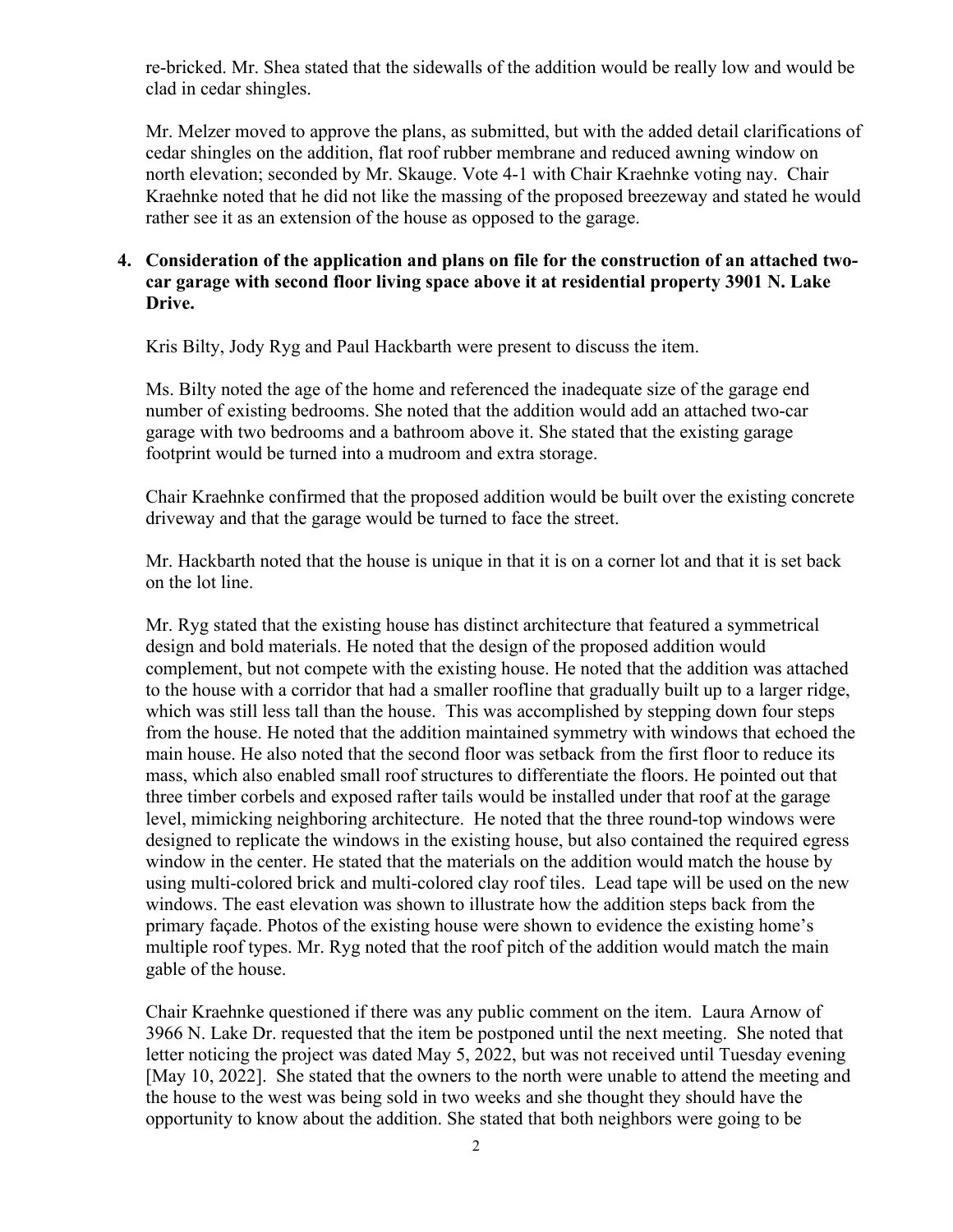looking at a great big wall. She noted that there was a tree on the neighboring property that would need to be removed or trimmed. She questioned if the property would satisfy the Village's 30% green space requirement. Director Griepentrog noted that the lot coverage still needed to be confirmed in relation to the expanded driveway. He also noted that the Design Review Board does not review lot coverage. Mr. Ryg stated that they calculated that they met the green space requirement by over 1,000 sq. ft. Chair Kraehnke stated that would need to be confirmed by the building inspector prior to permitting.

Chair Kraehnke questioned what range of properties were notified of the application. Director Griepentrog showed a map that included properties within 100 ft. that were notified. Director Griepentrog stated that notices are sent the same day that the agenda is set and that he could not control the speed at which they are delivered in the mail. He also pointed out that comments provided by the Johnstone's (3911 N. Lake Dr.) were provided to the Board within their plan review materials.

Ms. Arnow questioned where the current condensers would be relocated.

Mr. Hackbarth stated that he spent 45 minutes talking with Dr. Johnstone the night prior to this meeting. He said that he felt Dr. Johnstone understood his need for more space. He said that he informed Dr. Johnstone that as a neighbor he would do everything that he could to make them happy. He stated that it was his understanding that the Design Review Board was to look at the design of the home not the objection of an addition. He noted that he had multiple meetings with staff to confirm that the project met the requirements and the code.

Chair Kraehnke noted that the property owner had a right to apply for the addition and the Board's review dealt with a matter of aesthetics. He asked if the Board had any questions.

Ms. Wright stated that she liked this proposed transition better than the prior item. Chair Kraehnke agreed. Ms. Wright stated that she liked the windows and proposed cornice above them in how they match the existing house.

Mr. Melzer questioned the view of a photo that was provided within the materials. Director Griepentrog noted that was submitted along with comments from the neighbor. Ms. Wright questioned if the current condensers would be turned into the garage. Chair Kraehnke noted that the portion of the building and condenser units were proposed to stay. Chair Kraehnke confirmed that the homeowners were not planning on walking out onto that portion of the flat roof.

Chair Kraehnke reiterated that he thought it was a really nice addition to the house that will transform the space. He stated that they've done a nice job of complementing the house. He liked the details of the windows that were being added. He noted that was likely pricey, but in order to do it right, you have to pay the price. He also stated that he liked the addition of the wood timbers by the garage noting that it added human scale to the project making it more approachable and charming. Ms. Loest noted that she liked how the addition was pushed back from the front façade. Chair Kraehnke stated that he liked the cleverness of the stepping of the roof and how it telescoped to meet the house. He said it provided a nice scale with enough break to it to say that the addition is different but also part of the house. He was glad to see that they were proposing to use a matching clay tile roof. He also liked the pediments on the front of the addition that would match the vocabulary of the existing house. He confirmed that the addition would feature matching brick.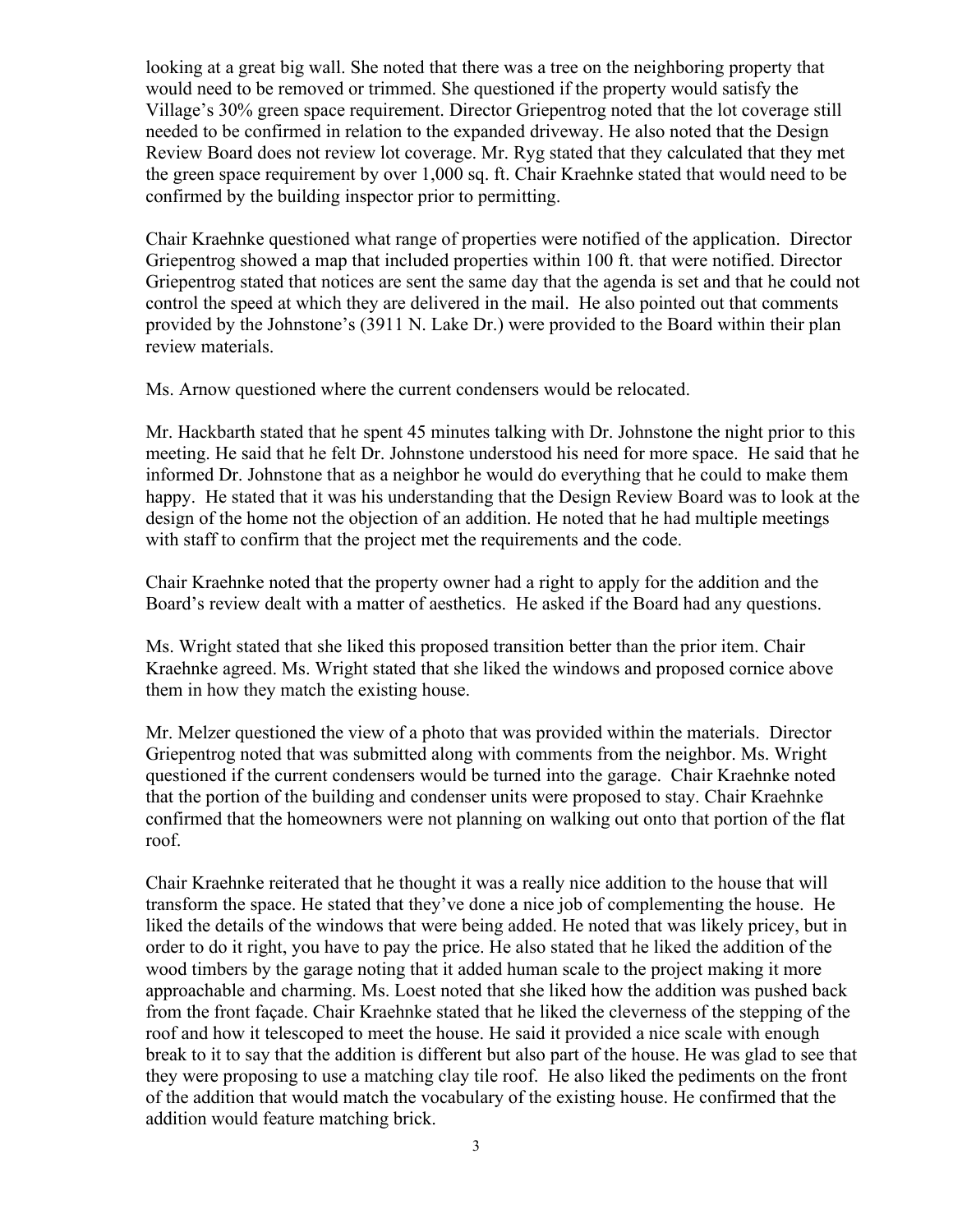Mr. Skauge noted that he agreed with everything Chair Kraehnke stated, but said he was concerned with the two compressors. He stated that once the addition was built that the noise could be funneled. He stated that they would be located next to the neighbor's driveway. Ms. Arnow stated that the neighbors have a patio in the back yard and that their bedrooms are on the second floor. Director Griepentrog showed the two videos that were submitted by the neighbor to clarify what is in their rear yard. Ms. Arnow stated that there would no longer be light in their rear yard. Mr. Skauge disagreed and said that in the summer there would be light. Mr. Skauge questioned if there was anything that could be done to prevent the sound from being projected. Chair Kraehnke suggested that there would be an option to build a wall on that side, but that he was not sure he would like that. Mr. Skauge noted that he was not sure how best to do it but that he was concerned that the addition would force any noise to go directly north. He wondered if some sort of baffle or wooden fence could be considered. Mr. Hackbarth stated that he was not sure how that would look and pointed out that his bedroom currently looks at the neighbor's two condensers, so the condition would not be any different than what he deals with. He pointed out that their condensers were located in an alcove along the side of the house. Director Griepentrog showed an aerial image of the area for reference.

Ms. Bilty questioned if building another wall was preferred. Mr. Skauge did not believe that the Board could require it, but suggested they should consider it. Ms. Bilty noted that the neighbors would be looking at it. Chair Kraehnke suggested that building a wall could worsen access to light. Mr. Hackbarth noted that he told the neighbor that he would ask his contractor if the condensers could be moved, but noted that he did not want them located in his front yard. Chair Kraehnke noted that the Design Review Board does not review the placement of condensers. Director Griepentrog noted that excessively loud condensers could be dealt with as a code enforcement issue. He noted that if enforcement became an issue a dampener could be looked at, although he suggested that is usually more of an issue with commercial units. Mr. Hackbarth noted that the condensers are fairly new units. Chair Kraehnke pointed out that the cross section on page A4 showed the location of the condensers.

Mr. Hackbarth noted that he offered to pick up the cost of removing the tree, if it needed to come down, but also said that he was confused because there was discussion over a lack of sunlight in the backyard and a desire for the tree to provide shade. It was noted that the tree is already leaning and that a limb may need to be removed just to build the addition.

Ms. Wright moved to approve the plans, as submitted; seconded by Ms. Loest. Mr. Melzer stated that the proposed addition was beautiful and that his only concern was the neighbor who wished to have some input. Vote 5-0.

#### **5. Consideration by Special Exception of the application and plans on file for the installation of a wall sign at 4166 N. Oakland Ave.**

Mr. Elizondo was present for this item. He noted that the sign DRB approved last year was not able to be manufactured. He noted that the new sign design was simpler, not illuminated and protruded less than the prior design. The new sign would be routed out of high-density urethane. He noted that a special exception was required to exceed the maximum size allowed based on the tenant frontage.

Mr. Skauge questioned if the size of the Wisconsin logo contributed to the need for a special exception. Director Griepentrog noted that the previous review did not obtain a special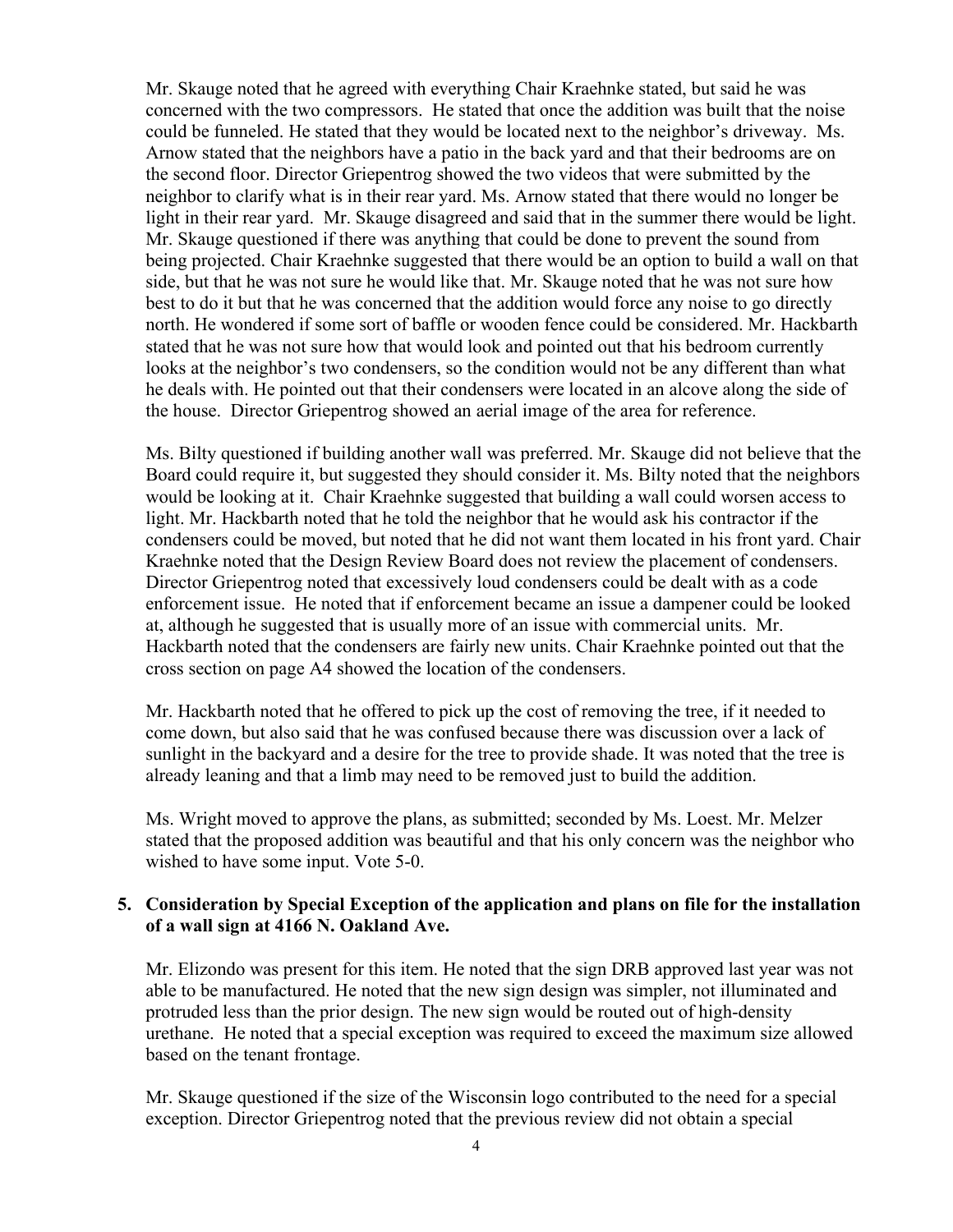exception because the "backer" of the sign was excluded from the measurement of the openfaced channel letters. With the sign being one material, the entirety of the sign was included in the size measurement, which pushed it above the maximum amount. Mr. Melzer questioned if the previously approved sign had similarly sized letters. Director Griepentrog was not able to confirm exact measurements, but the lettering appeared to generally be the same size. It was noted that the size of the Wisconsin logo was only 20.25 inches in the previous approval. Chair Kraehnke questioned the width of the sign in relation to the storefront, and it was noted that the storefront is 17 ft. wide, whereas the sign was proposed to be 10 ft. wide.

Chair Kraehnke stated that he did not mind the design of the sign but felt like the Wisconsin logo could be smaller. He noted that at 25 inches, it was 11 inches taller than the sign, which was 14 inches. He questioned if it was also protruding from the sign beneath it, and Mr. Elizondo stated that it would be an additional piece of high-density urethane on top, but he believed it would be flush with the sign beneath it. Chair Kraehnke reiterated his opinion that the Wisconsin logo was too prominent in the design. Mr. Skauge agreed and said that it could be smaller while still projecting the same image. Chair Kraehnke clarified his point by saying that it was ok to have the Wisconsin logo larger than the yellow sign, but that it just did not need to be that large. Mr. Melzer agreed that reducing the sign of the logo, while letting it protrude from the main sign, was his preference.

Director Griepentrog also clarified that any sign above the roofline also required a special exception.

Ms. Loest moved to approve the plans, via special exception, with the Wisconsin logo reduced to 17 inches in height; seconded by Mr. Melzer. Vote 4-0.

# **6. Consideration of the application and plans on file for the installation of a wall sign at 3840 N. Oakland Ave.**

Director Griepentrog noted that no one was present to discuss this application, so it was up to the Board as to whether they wanted to consider it. He noted that the cover memo describing the sign confirmed that the proposed sign was compliant with the size regulations in the code. He noted that the previously installed sign was larger, but that the code required any new sign to comply with the current requirements, unless a special exception was granted.

Mr. Melzer noted that even if the applicant had been present, he would simply just approve this sign. Director Griepentrog clarified that the applicant did not need to be present for DRB to consider the proposal. Chair Kraehnke confirmed that the sign was made with a piece of aluminum.

Mr. Melzer moved to approve the plans, as submitted; seconded by Ms. Loest Vote 4-0.

# **7. Future agenda items.**

Chair Kraehnke questioned if the appeal to the DRB's approval of the Capitol and Stowell project had been scheduled. Director Griepentrog noted that it had not, but it was likely to take place on June 14<sup>th</sup>, if a quorum could be confirmed. He stated that DRB members did not need to attend unless they wanted to.